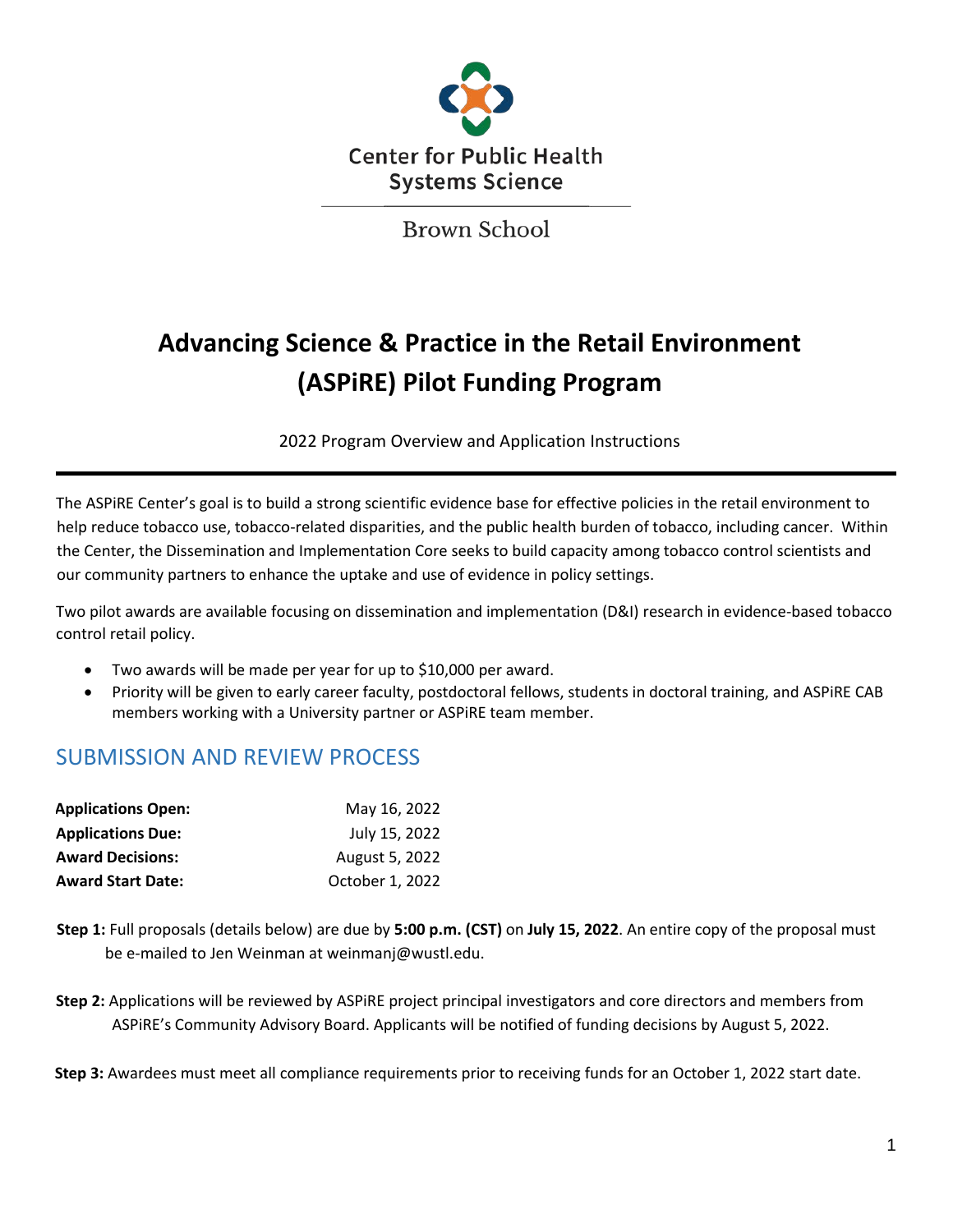# PROGRAM CONSIDERATIONS

The Dissemination & Implementation Core is inviting proposals for small pilot projects that will enhance capacity for D&I science throughout the ASPiRE Center. Dissemination and implementation science is dedicated to enhancing the uptake and use of evidence. For the proposed pilot, the D&I core is specifically interested in projects that will enhance the sharing, uptake, and use of evidence relating to tobacco retail policy that is generated from **ASPIRE** Center research [projects](https://cphss.wustl.edu/items/aspire/) and that will lead to submission of new grant proposals to the NIH or other funding agencies. Early career faculty, postdoctoral fellows, students in doctoral training, and CAB members affiliated with the ASPiRE Center will be given priority.

### **In addition to the research themes, we are interested in proposals examining the effects of COVID-19 on tobacco control for the 2022-2023 funding cycle.**

*Research Themes*. The following themes are examples of the type of research questions that might be the focus of applications. While the themes below should inform tobacco retail policy, studies may be conducted in fields related to the retail environment (*e.g.*, economics and tobacco use).

- Policy dissemination research how policies spread between locales.
- Evidence-based policy development how evidence is used (or not used) to inform policy development and implementation.
- Policy implementation research how new evidence-based policies are implemented and adapted to new settings or populations.
- Policy innovation how new policy approaches are developed and tested.
- Evaluation of policy implementation in local or regional settings.
- Evidence dissemination how evidence is understood and used by multiple stakeholders in tobacco control and approaches to enhancing the uptake of evidence among stakeholders.
- Systems approaches to D&I science Application of systems science methods and tools to enhance policy development and testing.

Pilot funds will be available to the PI for up to 12 months (NCE requests are accepted). The PI must use the support only for the protocol associated with the submitted and approved application.

### *Reporting.*

- Submit a progress report at 6 months and 12 months (1 page each).
- Optional: Share an outline of the pilot project and progress once during the award year in person at an ASPiRE full-team meeting.

*If you're unsure if your project fits within the mission of this RFA, please contact Dr. Ginger McKay at virginia.mckay@wustl.edu.* 

### APPLICANT ELIGIBILITY

- Applicants may only hold one ASPiRE pilot grant at a time.
- Investigators from not-for-profit organizations are eligible for this funding, including but not limited to colleges, universities, hospitals, laboratories, research institutions, local health departments, community-based organizations, voluntary health agencies, health maintenance organizations, and other tobacco control groups.
- Principal investigators may be
	- 1. faculty members
	- 2. post-doctoral trainees with faculty sponsor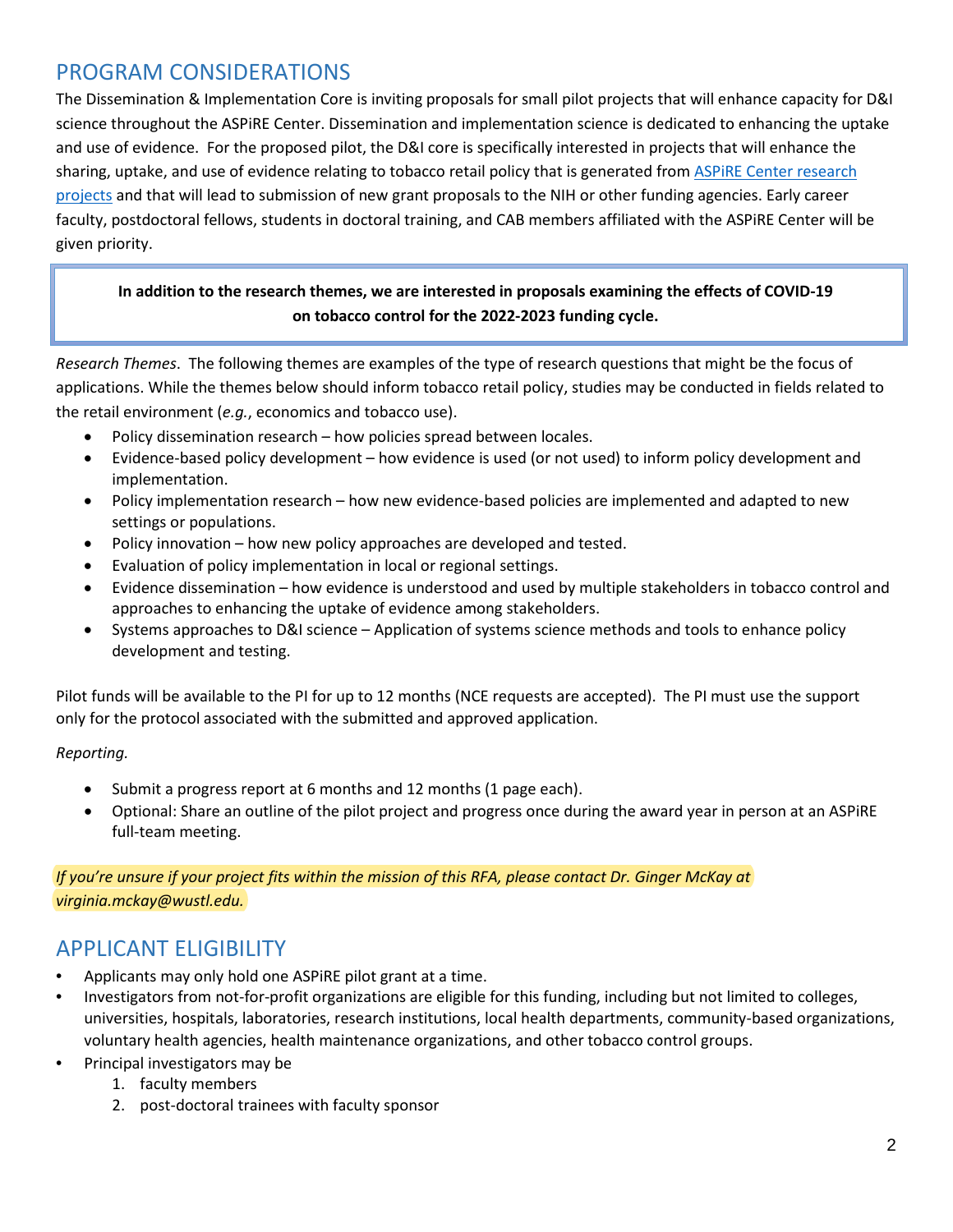- 3. CAB member with faculty partner
- Applicants may have a current or previous working relationship with the ASPiRE researchers or CAB members, or may be new collaborators from the ASPiRE institutions (Stanford University, University of North Carolina, and Washington University in St. Louis).

Considerations

- Potential applicants are strongly encouraged to discuss their proposal with the D&I core to ensure that it meets the criteria.
- Pilots are intended to expand capacity for continued D&I and tobacco policy research.
- Pilots may leverage current ASPIRE research activities, but must go beyond existing research aims.
- Pilots may propose entirely new research aims outside of ASPiRE, but must still focus on D&I in tobacco control retail policy.
- Established investigators must be able to demonstrate how the proposal will lead to a new direction in their work.

# APPLICATION REQUIREMENTS

Applications: Each application should contain the following items:

- 1. Pilot application form.
- 2. Pilot detailed budget form
- 3. Budget justification
- 4. Letters of support from a mentor or other relevant contributors.
- 5. A biosketch or CV for principal and co-investigators.
- 6. Documentation of IRB approval is required (if applicable) to release the funds.

Details for each specific item are below.

### **1. Pilot Application Form**

Sections 1-3. *See application form.*

Section 4. Research Plan: maximum of **3 single-spaced pages for sections A - E** (described below) including tables and/or figures, in a font size of at least 11pt and margins no smaller than one-half inch. The following headings should be used noting "N/A" for non-applicable sections:

*If this is a Resubmission application:* An Introduction must be included that summarizes the substantial additions, deletions and changes to the application. The Introduction should also include a response to the issues and criticism raised in the previous review, be no longer than one page in length, and is not part of the page limit for the Research Plan.

- A. **Specific Aims:** State concisely the hypothesis to be tested and the specific aim(s) to be achieved during the pilot award. The aims must be reasonable to achieve during the one-year budget period of the grant.
- B. **Significance and Innovation**:
	- 1. Explain the importance of the problem or critical barrier to progress in the field that the proposed project addresses.
	- 2. Explain how the proposed project will improve scientific knowledge, technical capability, or clinical practice in this field *and/or* change concepts, methods, technologies, treatments, services or prevention interventions that drive the field.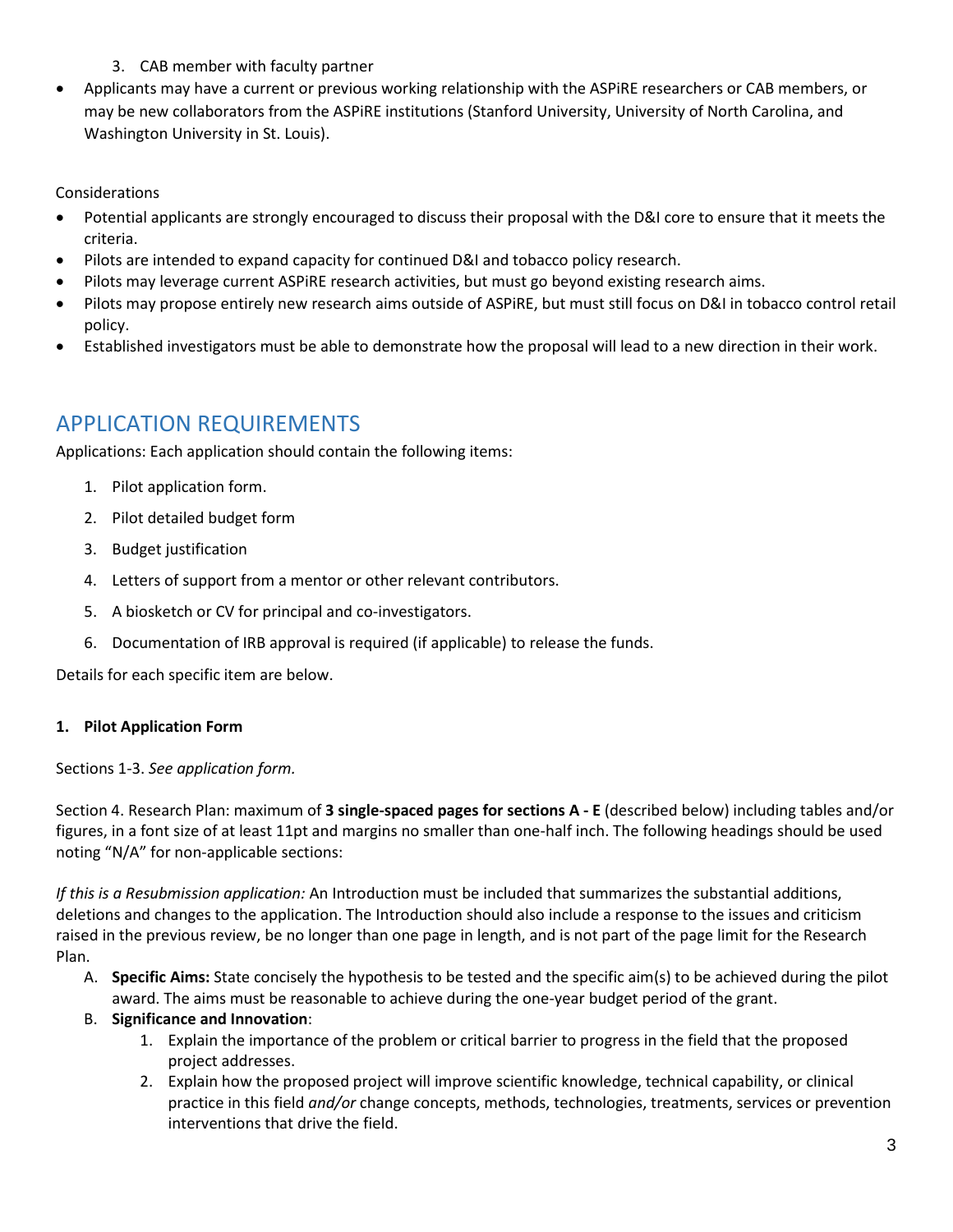- 3. Explain briefly how the application incorporates innovations in concepts, approach, methodologies, settings, or applications.
- **C. Approach:**
	- 1. Describe the overall strategy, methodology, and analyses to be used to accomplish the specific aims of the project. Unless addressed separately, include how the data will be collected, analyzed, and interpreted as well as any resource sharing plan as appropriate.
	- 2. Connection to ASPiRE. Explain how the proposed project will use ASPiRE data and resources to enhance the sharing, uptake, and use of evidence relating to tobacco retail policy that is generated from ASPiRE Center research projects.
- D. **Next Stage Funding:** Identify potential funding sources for the next stage of this project. If known, include all four of the following: name of PI for external grant submission; 2) funding agency; 3) funding mechanism; and 4) anticipated date of submission.
- E. **Timeline** Provide a brief timeline of how the proposed work will be carried out over the 12 month grant period.

Section 5. **Bibliography and References Cited:** Provide a bibliography of any references cited in the Research Plan.

Sections 6-7. **Protection of Human Subjects & Planned Enrollment (follow NIH guidelines):** If collecting original data with human subjects, provide a description of protections for human subjects and a planned enrollment form. Go to the Supplemental Instructions for Preparing the Protection of Human Subjects Section of the Research Plan. Do not use the protection of human subjects section to circumvent the page limits of the Research Strategy.

\*Proposals will be reviewed administratively for completeness and will not be forwarded to the scientific review committee until the application is complete.

- 2. **Detailed Budget Form** see below for allowable costs.
- 3. **Budget Justification** provide a short justification for all costs (both personnel and non-personnel). Describe the role of each individual listed on the project. Do NOT include any salary figures in the justification. For non-personnel costs, itemize the expenses and describe how they will be used to conduct this project.
- 4. **Letters of Support**  If the PI is a mentee for a student or fellow, a letter of support from a faculty mentor should indicate their willingness to provide supervision for the mentee. Letters may also be included from any collaborators not listed as key personnel.
- **5. Biosketches or CV** Submit biosketches in the new NIH format for Principal and Co-investigators. The biosketch is limited to five (5) pages and includes 4 sections: Personal Statement, Positions and Honors, Contribution to Science, and Research Support. In lieu of a biosketch, an investigator may submit a CV that details relevant experience to the proposed work.